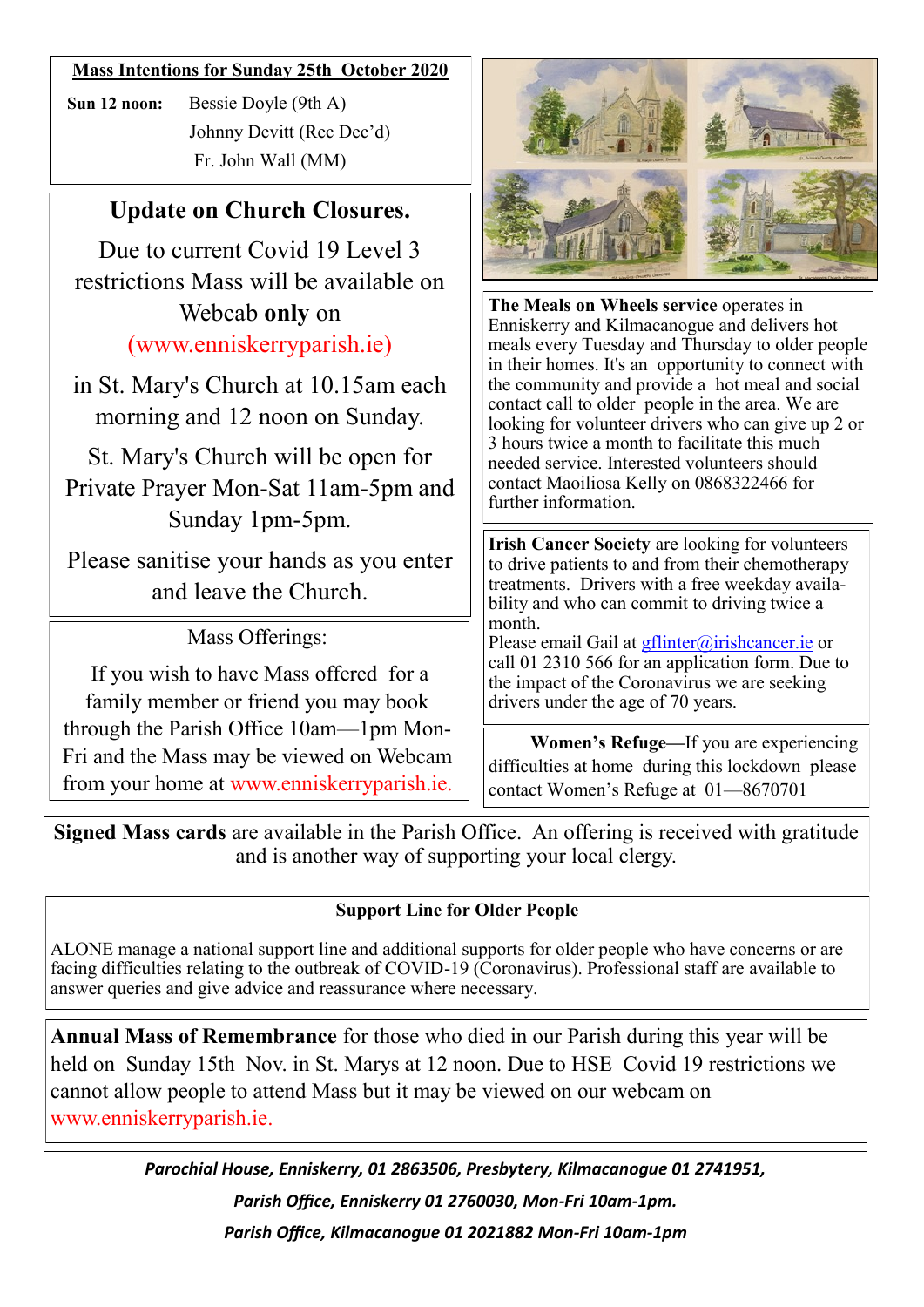## **Annual Mass of Remembrance for those who died in the last year Sunday 15th November – Remembrance Sunday**

This year's Mass of Remembrance for those who died in the last year will be celebrated on Remembrance Sunday, 15th November at 12 noon on webcam in St. Mary's Church, Enniskerry.

All those who had relatives, either from or outside of the parish, who died in the last year, are invited to participate in the Mass from their homes. While we have the names of those whose funerals took place in the Parish, please submit names of others that you would like remembered at the Mass to one of the Parish Secretaries, Margaret in Enniskerry or Joyce in Kilmacanogue.

At the start of the Mass photos of the deceased will be placed on a remembrance notice board in front of the Altar – these will remain there for the month of November. Please post a photo to one of the Parish Offices if you would like it placed on the noticeboard. Lighted candles will be placed in front of the Altar in memory of each of the deceased.

### **Pope Francis' Prayer to Mary during the coronavirus pandemic**

O Mary, you always shine on our path as a sign of salvation and of hope. We entrust ourselves to you, Health of the Sick, who at the cross took part in Jesus' pain, keeping your faith firm. You, Salvation of the Roman People, know what we need, and we are sure you will provide so that, as in Cana of Galilee, we may return to joy and to feasting after this time of trial. Help us, Mother of Divine Love, to conform to the will of the Father and to do as we are told by Jesus, who has taken upon himself our sufferings and carried our sorrows to lead us, through the cross, to the joy of the resurrection. Amen.

### **Thought for the day - Sunday 25th October 2020**

Jesus does not pluck his summary teaching from the air—he quotes from the Shema Yisrael, the great daily prayer of Judaism found in Deuteronomy 6. The second part about the love of neighbour is taken from Leviticus 18. This mission statement stands as a resounding appeal to us today. We are asked not just to believe that there is a God, but to love God. We are asked not just to respect our neighbour, but to love our neighbour. Love is not only the truth about human beings but also the truth about God, who is love itself. Prayer Great and loving God, your love for us is beyond what we can grasp with our minds and hearts. Let such great love for all awaken in us a true love of you and lead to authentic service of our neighbour.